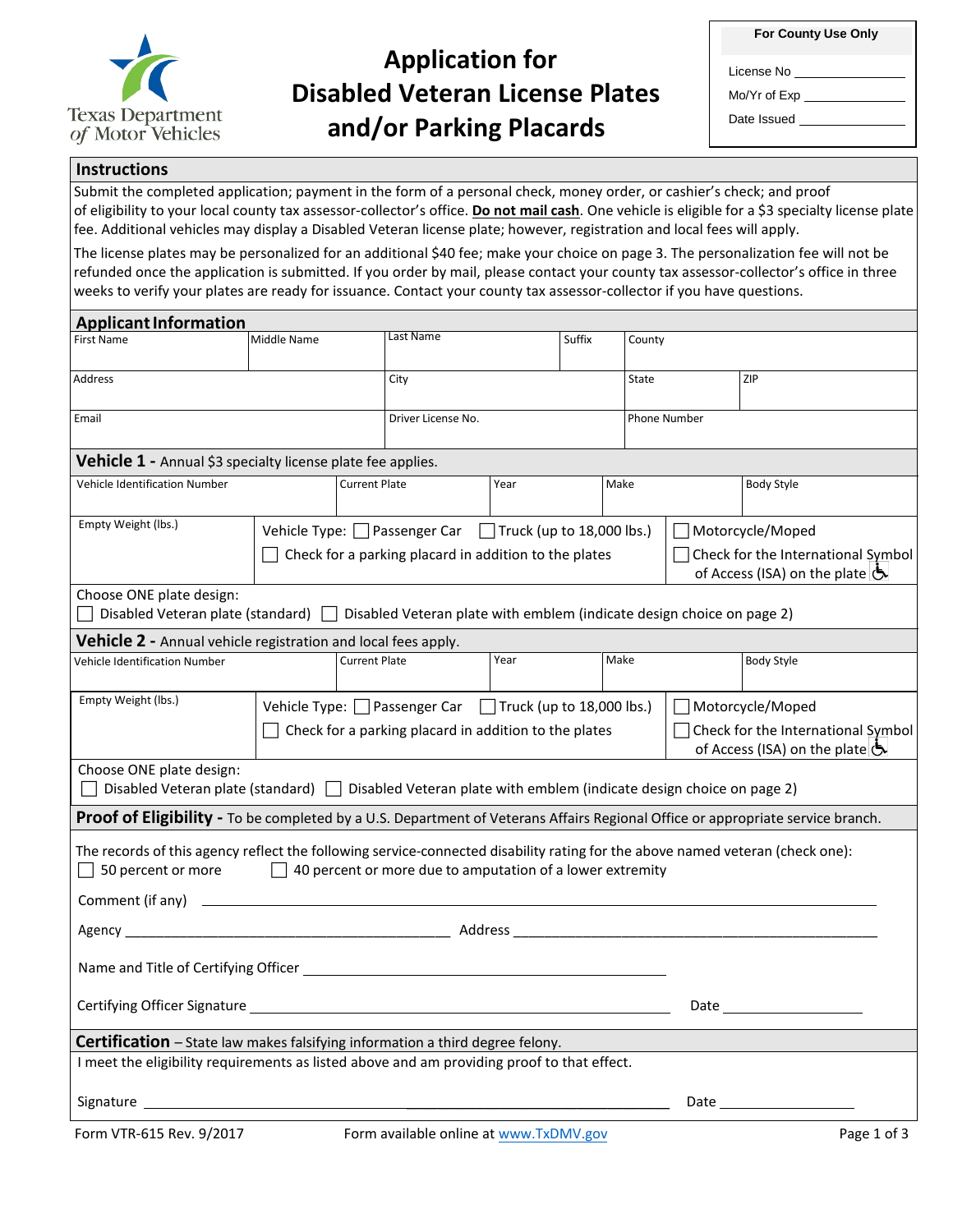**Disabled Veteran plate with emblem –** Options in lieu of the standard "Disabled Veteran" plate. See "Additional Requirements" for these plates on page 3, and choose design choice below only if you checked the box on page 1 for "Disabled Veteran plate with emblem."

| 11 <sup>th</sup> Armored Cavalry Regiment          | Distinguished Service Medal Air Force                       |
|----------------------------------------------------|-------------------------------------------------------------|
| 36th Infantry Division                             | Distinguished Service Medal Army                            |
| Air Force                                          | Distinguished Service Medal Coast Guard                     |
| Air Force Cross Medal                              | Distinguished Service Medal Department of Defense           |
| Air Medal                                          | Distinguished Service Medal Department of Homeland Security |
| Air Medal with Valor                               | Distinguished Service Medal Navy                            |
| Airman's Medal                                     | Distinguished Service Medal Dept. of Transportation         |
| Armed Forces Expeditionary Medal                   | Global War on Terrorism Expeditionary Medal                 |
| Armed Forces Service Medal                         | Global War on Terrorism Service Medal                       |
| Army                                               | Inherent Resolve Campaign Medal                             |
| Bronze Star                                        | Korean Defense Service Medal                                |
| Bronze Star with Valor                             | Korean Service Medal                                        |
| Coast Guard                                        | Korean War National Defense Service Medal                   |
| Coast Guard Medal                                  | Kosovo Campaign Medal                                       |
| Combat Action Badge                                | Legion of Merit                                             |
| Combat Action Medal                                | Marines                                                     |
| Combat Action Ribbon Coast Guard                   | Marine Corp Expeditionary Medal                             |
| Combat Action Ribbon Navy and Marines              | Merchant Marine Expeditionary Medal                         |
| Combat Medical Badge                               | Meritorious Service Medal                                   |
| Combat Infantryman's Badge                         | Military Outstanding Volunteer Service Medal                |
| Commendation Medal Air Force                       | Navy                                                        |
| Commendation Medal with Valor Air Force            | Navy Expeditionary Medal                                    |
| Commendation Medal Army                            | Navy and Marine Corps Medal                                 |
| Commendation Medal with Valor Army                 | Navy Cross                                                  |
| Commendation Medal Coast Guard                     | Operation Enduring Freedom Afghanistan                      |
| Commendation Medal with Valor Coast Guard          | Operation Iraqi Freedom                                     |
| Commendation Medal Joint Services                  | Prisoner of War                                             |
| Commendation Medal with Valor Joint Services       | Purple Heart Medal                                          |
| Commendation Medal Navy and Marine Corp            | Silver Star                                                 |
| Commendation Medal with Valor Navy and Marine Corp | Soldier's Medal                                             |
| Congressional Medal of Honor Air Force             | Standard General Issue license plate                        |
| Congressional Medal of Honor Army                  | U.S. Air Force Academy                                      |
| Congressional Medal of Honor Navy                  | U.S. Coast Guard Academy                                    |
| Defense Meritorious Service Medal                  | U.S. Merchant Marine Academy                                |
| Defense Superior Service Medal                     | U.S. Military Academy                                       |
| Desert Storm National Defense Service Medal        | U.S. Naval Academy                                          |
| Desert Storm Southwest Asia Service Medal          | Vietnam Service Medal                                       |
| Distinguished Flying Cross Medal                   | Vietnam War Nat'l. Defense Service Medal                    |
| Distinguished Flying Cross Medal with Valor        | Woman Veteran                                               |
| Distinguished Service Cross Medal                  |                                                             |
|                                                    |                                                             |
|                                                    |                                                             |